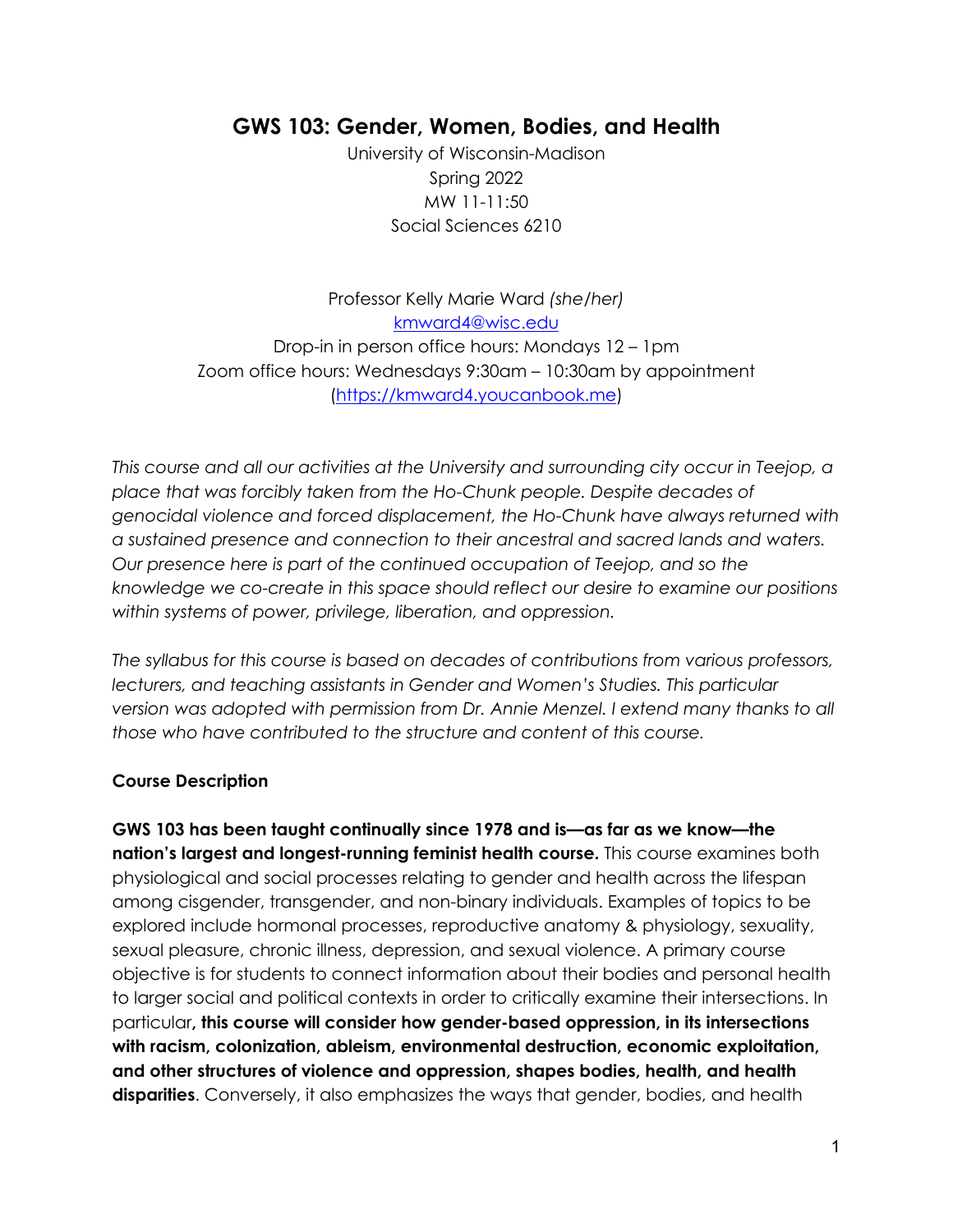have been at the center of struggles for a more just and livable world.

# **Course Learning Objectives**

After completing this course, you should be able to:

- Understand and describe physiological processes and phenomena relating to health (for example, menstruation, sexuality) and ill health (for example, cancer, chronic disease).
	- o Recognize that bodies are located in a social context that influences health and illness.
	- o Understand and analyze the interplay between physiological processes and social processes
	- o Contextualize health within the social and cultural influences on people's lives
	- o Evaluate how multiple kinds of structural injustices (e.g., racism, colonialism, classism, ableism, xenophobia, heterosexism, cis-sexism) shape health and health inequities.
- Demonstrate knowledge of health movements, especially Reproductive Justice
- Describe how gender affects the roles we play as health-care consumers, activists, and practitioners.
- Become more informed and active participants in health care—our own and that of our families and/or our communities

# **Course Information**

- 3 credits
- Natural Science
- No Prerequisite, elementary level, course designation "N"
- In-person lectures and sections
- Credit hours earned by traditional Carnegie definition

# **COVID INFORMATION**

As we return to the classroom, the COVID-19 pandemic continues.

All students and personnel on campus are required to wear a mask indoors. If you do not have a mask, we will provide one. Unmasked students who do not have a university-approved exemption will be asked to leave the classroom.

Please keep me informed about your health, and I will do my best to keep you informed about university policies. For the most updated information, consult the following website for current campus health and safety guidance: covidresponse.wisc.edu.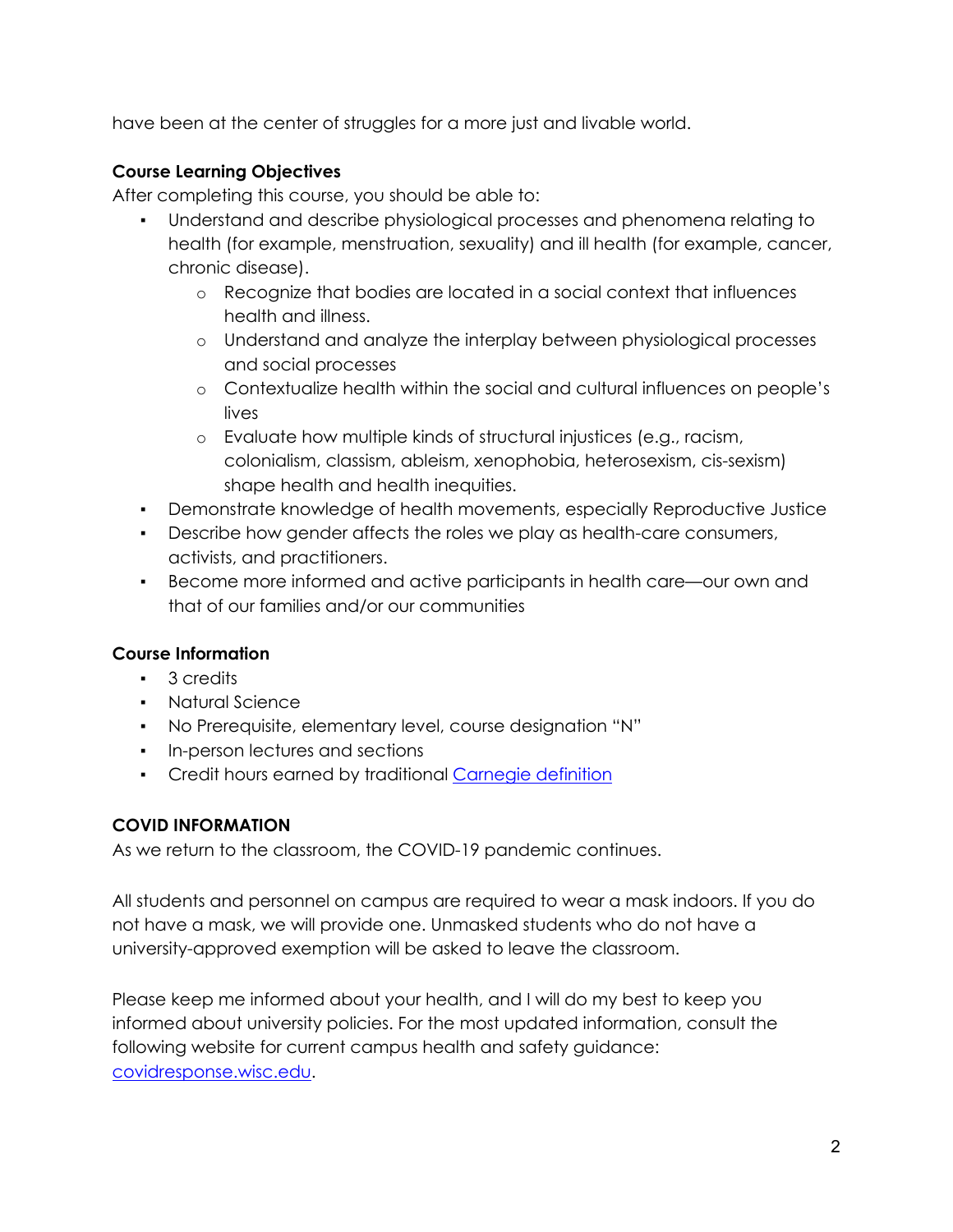## **COURSE MATERIALS**

THERE IS NO TEXTBOOK FOR THIS COURSE. All course materials (readings, videos, audio) are on Canvas under the relevant module.

### **TEACHING TEAM**

Your 103 teaching team consists of Professor Ward and a stellar group of teaching assistants.

| Jenny Fierro-Padilla, TA    | <b>Email: fierropadill@wisc.edu</b>        |
|-----------------------------|--------------------------------------------|
| She/Her/Hers                | <b>Office Hours:</b> See section infosheet |
| Amy Pearce, TA              | <b>Email:</b> amy.pearce@wisc.edu          |
| She/Her/Hers                | <b>Office Hours:</b> See section infosheet |
| Mae DeChavez, TA            | Email: dechavez@wisc.edu                   |
| She/They                    | <b>Office Hours:</b> See section infosheet |
| <b>Samantha Miller, TA</b>  | <b>Email:</b> samiller34@wisc.edu          |
| She/Her/Hers                | <b>Office Hours:</b> See section infosheet |
| <b>Ruth Llana-Fernandez</b> | <b>Email: lanafernand@wisc.edu</b>         |
| She/They                    | <b>Office Hours:</b> See section infosheet |

### **Spring 2021 Teaching Assistants**

# **ASSIGNMENTS AND ACTIVITIES**

*All submissions are due by 11:59 pm on the due date.*

### **Discussion Section Participation and Attendance-** *20% of final grade*

This portion of your grade is based on your attendance and active participation during your weekly discussion section. This is assessed every discussion section meeting.

### *Attendance*

Attendance is required. However, given the complexities of life, especially in this moment, **the lowest three participation grades, including zeroes for absences, will be dropped.**

### *Participation Criteria*

We recognize that, for a variety of reasons--from individual to cultural to institutional and structural--people have different styles and approaches in participating and engaging with peers. As a teaching team, we also center a model of engagement that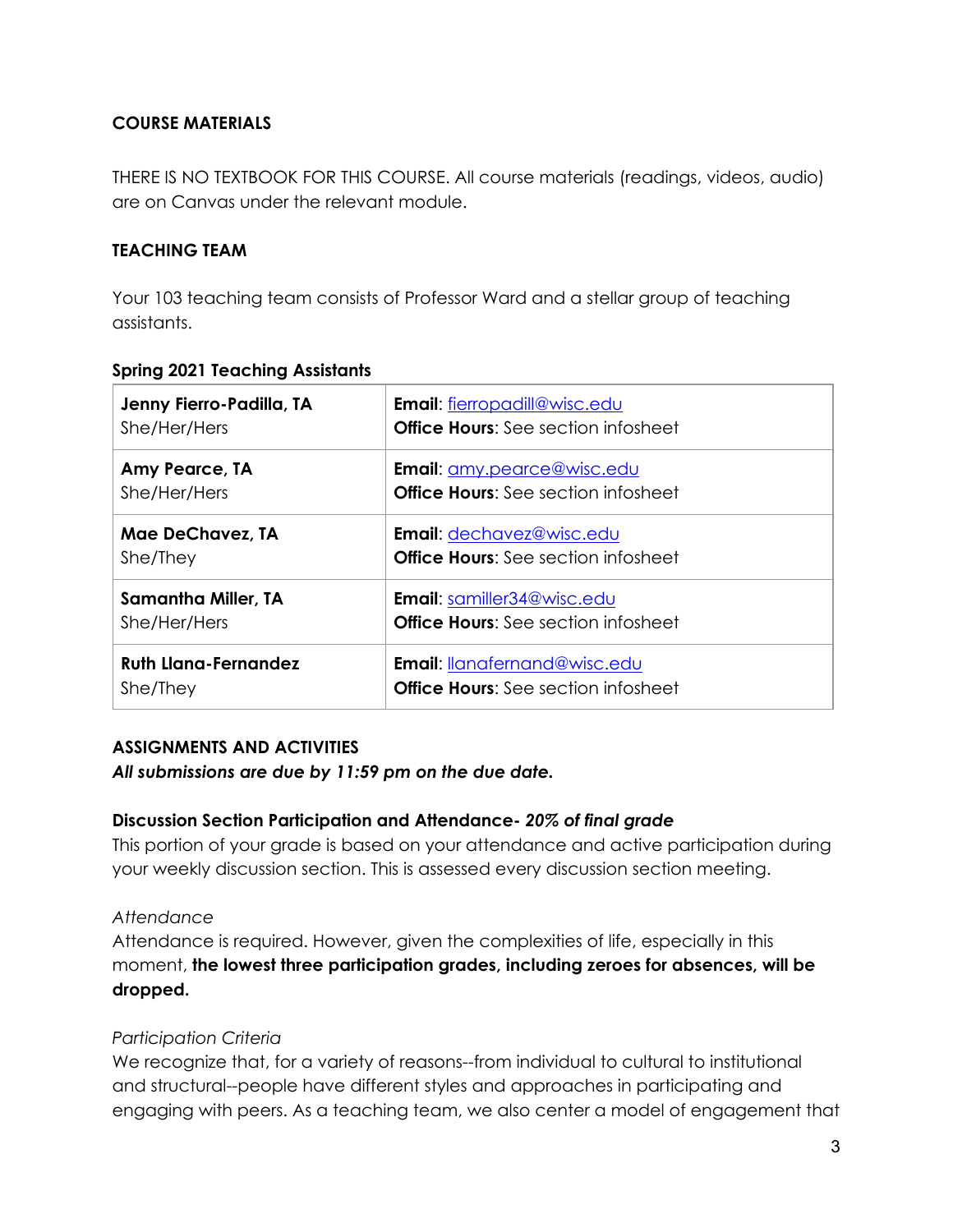does not equate participation with loudness or frequency of talking.

Therefore, our assessment of participation will take into account a broad set of criteria, including the following:

- Thoughtfulness of verbal involvement in discussion.
- Active, engaged listening
- Non-domination of discussion
- Quality of participation in collaborative written elements of discussion (chat function, google docs)
- Quality of engagement with individual written elements (prompted reflections, thematic free-write, etc)
- Analysis and synthesis of course material
- Creative approaches/questions that take the class further
- Responsiveness to other students' contributions
- Respectful disagreement and critique

We value the thoughts and perspectives that each student brings. If something is preventing you from engaging in section discussions, please let your TA and/or myself know ASAP.

### **Module Quizzes-** *30% of final grade*

For most weeks, a short quiz covering the material will open on Wednesday at 12 am, and be due on Saturday at 11:59 pm.

### **Midterm Project -** *30% of final grade*

- *Discussion Board activity due FRIDAY, Friday March 5: 5% of final grade*
- *Final draft of project due Monday, March 21: 25% of final grade*

The midterm project will be a 5-page policy brief. You will receive a more detailed description of the project in late February. The TAs will provide a writing workshop to help you develop the policy breif.

### **Final Exam** *20% of final grade*

There is a comprehensive final exam. Final exam questions will be on the "big ideas" of the course. Your final will be on modules 1-12. The best way to study for the final is to review quizzes and the study guide, which will be provided by Week 11 of the course.

# **THE FINAL EXAM WILL BE TAKEN ON CANVAS DURING FINALS WEEK**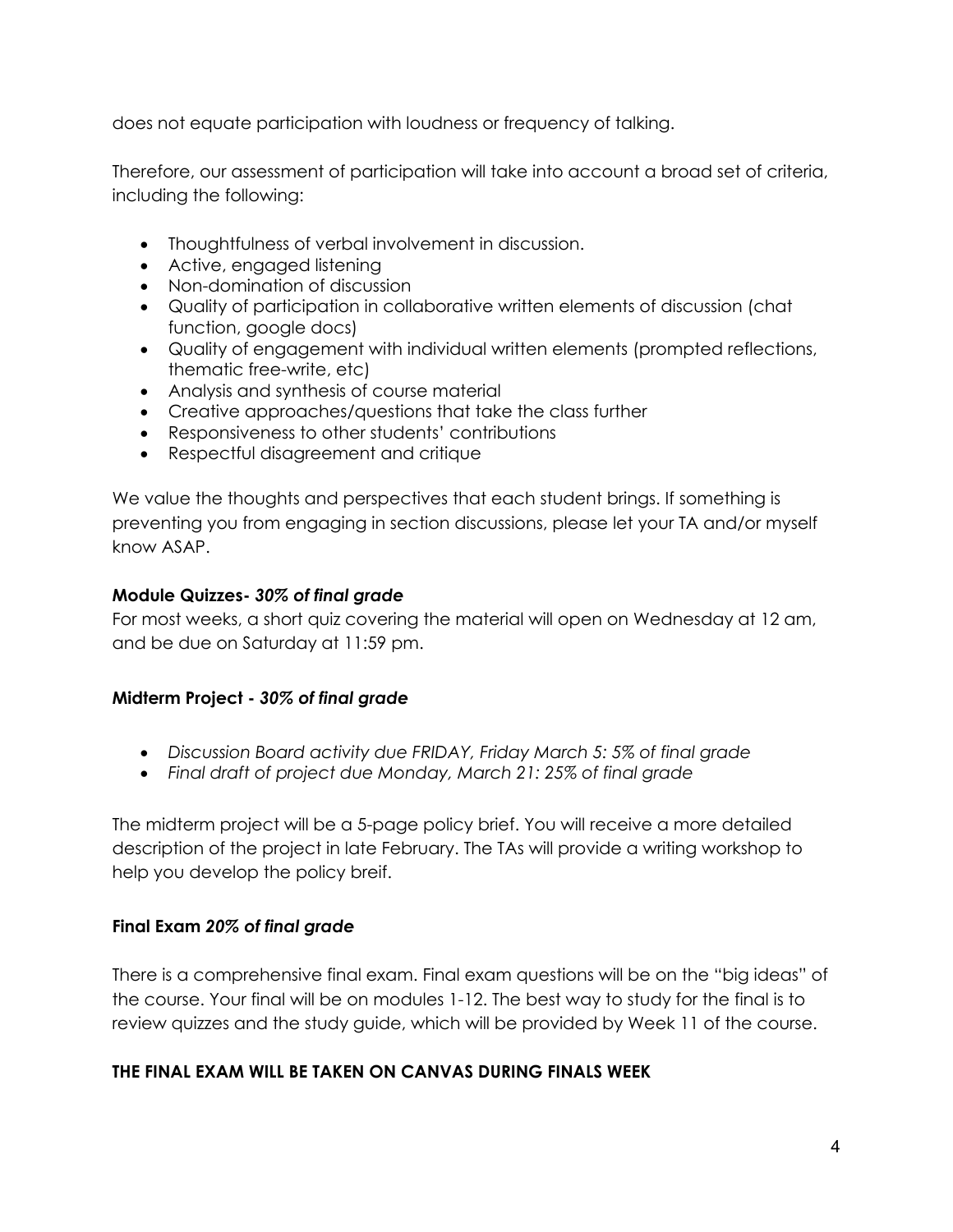### **GRADING**

Final letter grades are as follows:

**A** 93-100 **AB** 88-92 **B** 83-87 **BC** 78-82 **C** 70-77 **D** 60-69 **F** below 60

#### **Typical Weekly Course Rhythm**

|                                                                                                          | <b>Sunday</b>                           | <b>Monday</b> | <b>Tuesday</b> | <b>Wednesday</b>                     | <b>Thursday</b> | <b>Friday</b> | <b>Saturday</b>                   |
|----------------------------------------------------------------------------------------------------------|-----------------------------------------|---------------|----------------|--------------------------------------|-----------------|---------------|-----------------------------------|
| <b>Lecture</b>                                                                                           |                                         | $11 - 11:50$  |                | $11 - 11:50$                         |                 |               |                                   |
| <b>Discussion</b><br><b>sections</b>                                                                     |                                         |               |                |                                      |                 |               |                                   |
| <b>Read/watch</b><br>/listen to<br>readings,<br>videos,<br>podcasts,<br>and other<br>module<br>materials | <b>Module</b><br>materials<br>published |               |                |                                      |                 |               |                                   |
| <b>Quiz</b>                                                                                              |                                         |               |                | Quiz<br>published<br>$12 \text{ cm}$ |                 |               | <b>Quiz due</b><br>by 11:59<br>pm |

#### **CLASS POLICIES**

#### **Communication/questions**

You are welcome to make an appointment during my **virtual office hours**, Wednesday 9:30 – 10:30am https://kmward4.youcanbook.me. If you are unable to meet during this time, please email me and we can find another time. I also hold **drop-in office hours in person** on Mondays 12 – 1pm in Sterling Hall, room 3410.

As a teaching team, we are committed to maintaining balance for ourselves. We will do our best to answer emails within 24 hours, but we will not respond to class-related emails after 5 pm on weekdays or on weekends. If you have a technical issue (e.g. you cannot submit a quiz on a Saturday afternoon or a weekday late night), please take a screenshot documenting the issue and write your TA and me an email documenting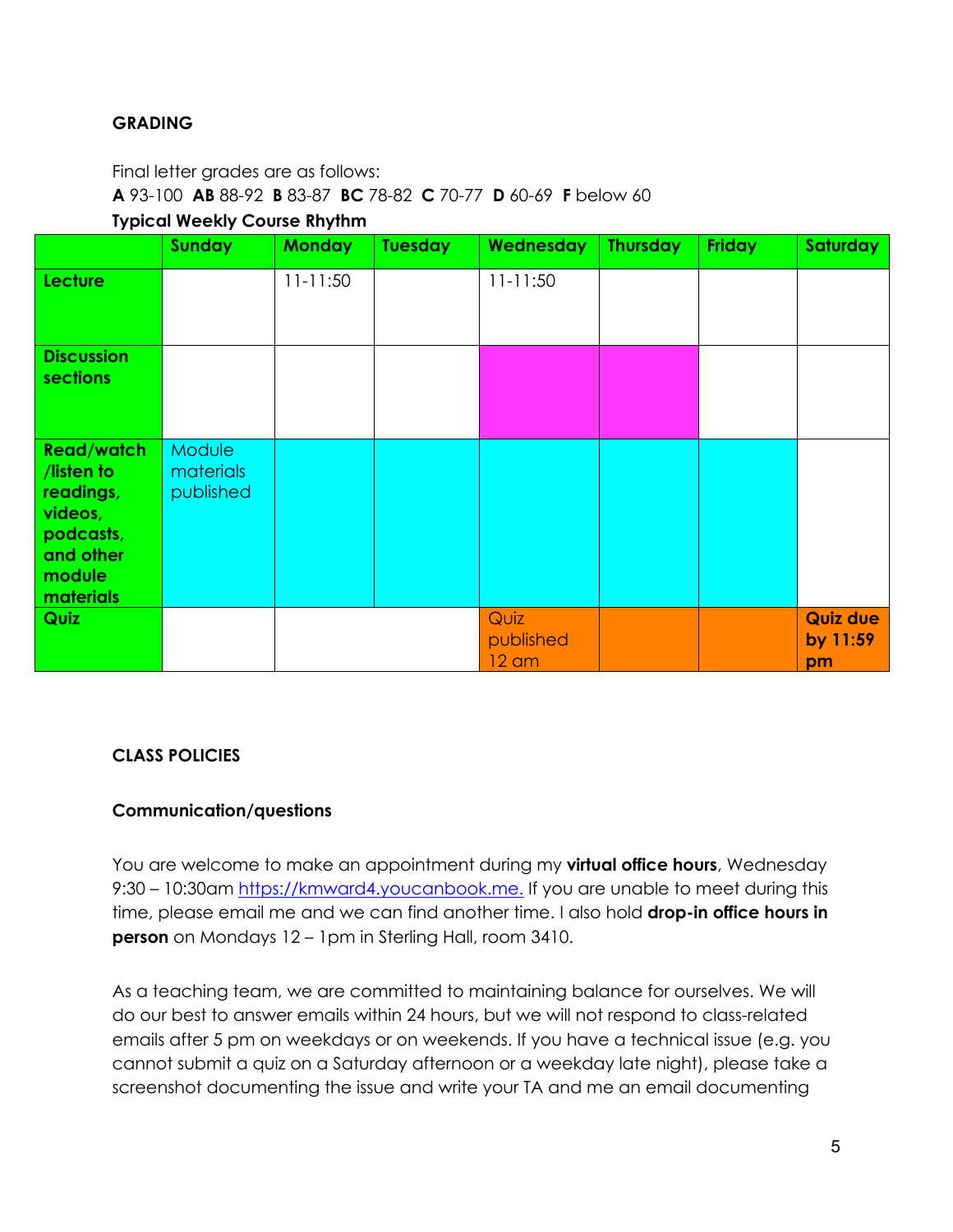the problem. We will respond as soon as possible on the following weekday. Please don't stress!

### **Late assignment policy**

I know that life happens, and that pandemic life presents serious new challenges. PLEASE let us know If you have extenuating circumstances that prevent your completing an assignment or quiz, such as illness or family emergency*,* and I will work with you. It is your responsibility to communicate with the teaching team as soon as possible if something comes up. Communicating **before** the deadline is best but we understand this may not always be possible.

Assignments submitted to Canvas after the specified due date and time **without previous discussion with the teaching team** will be deducted ten percentage points (10%). **Assignments submitted after 24 hours will not be graded.**

### **Attendance**

Students are expected to attend all section meetings except in cases of illness, religious observance, or emergency. Under these conditions, **please contact your TA** (not Professor Ward) as soon as possible. We are happy to offer flexibility as long as you stay in communication with us.

# **Religious Holidays**

Absences due to religious holidays will not be penalized. Please let us know in advance if you will be missing class due to a religious observance.

# **Statement on self- and community-care related to course content**

We will cover some intellectually and emotionally challenging topics in this class. The teaching team makes an effort to give a heads up about intense content, but it is not possible for us to anticipate the potential needs of all students. If you have concerns about your ability to participate in a particular course topic, please notify us in advance so that you can discuss other possible arrangements. However, please honestly assess your readiness to participate in this course and its content this semester. Your continued enrollment in this course indicates that you have read this syllabus, including this statement, and agree to participate in the course in a thoughtful and respectful manner.

### **Reproductive Justice and our learning and discussion practices**

In this class, we center reproductive justice (RJ). Leading RJ organization SisterSong "defines Reproductive Justice as the human right to maintain personal bodily autonomy, have children, not have children, and parent the children we have in safe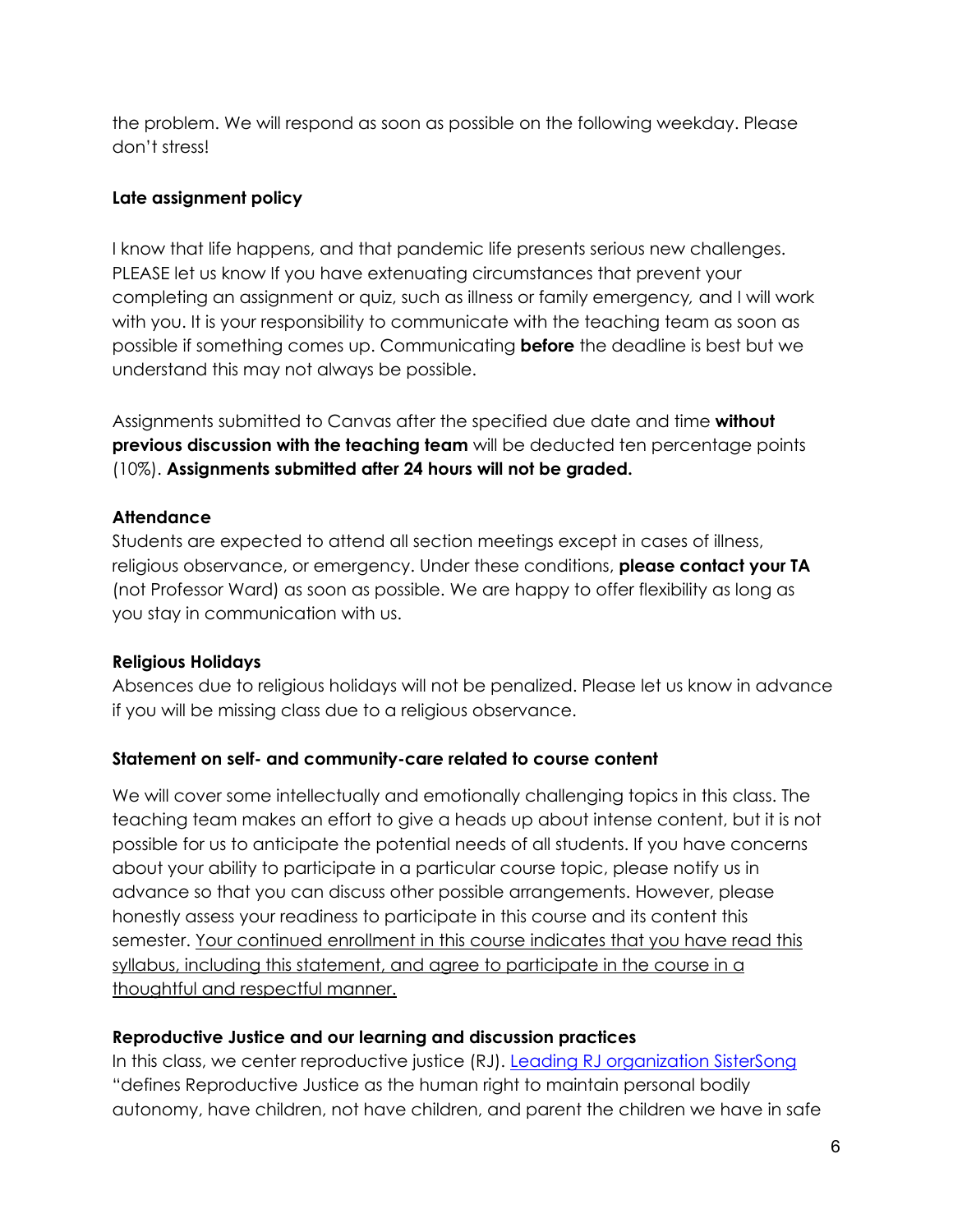and sustainable communities." RJ is a human-rights-based framework, analysis, and movement rooted in Black feminism and Black women's and peoples' struggles for reproductive freedom; it names a struggle long waged by Indigenous women, women of color, and trans\* people; and it calls for coalition across issues and identities. We also look to Indigenous feminist, trans feminist, abolitionist, disability justice, environmental justice, and other justice-centered analyses and movements in their many interconnections with RJ, and in their work to create a livable future.

SisterSong writes that "To achieve Reproductive Justice, we must…

- Analyze power systems. Reproductive politics in the US is based on gendered, sexualized, and racialized acts of dominance that occur on a daily basis. RJ works to understand and eradicate these nuanced dynamics.
- Address intersecting oppressions. Audre Lorde said, "There is no such thing as a single-issue struggle because we do not live single-issue lives." Marginalized women face multiple oppressions and we can only win freedom by addressing how they impact one another.
- Center the most marginalized. Our society will not be free until the most vulnerable people are able to access the resources and full human rights to live self-determined lives without fear, discrimination, or retaliation.
- Join together across issues and identities…RJ is both an opportunity and a call to come together as one movement with the power to win freedom for all oppressed people.

In both lecture and discussion, we practice centering these principles with respect to each topic that we study together. Among other things, they offer a set of important questions to ask ourselves and each other. How are intersecting systems of power at work in shaping the phenomenon that we are studying? Who is most vulnerable to the harms or most marginalized in this situation? What are their visions for freedom and access to the resources they need and the realization of their human rights? And how might each of us, with our particular combinations of privileges and vulnerabilities, histories and identities, support those visions, access, and rights, toward freedom for all oppressed people?

As a team, we are also committed to collective learning and growth, our students and our own, in all of our human wholeness. We approach the classroom as a place where people can take risks, make mistakes, and hear one another's perspectives—even as we are attentive to the ways that systems of power and oppression shape our perspectives and experiences in different ways.

# **COURSE EVALUATIONS**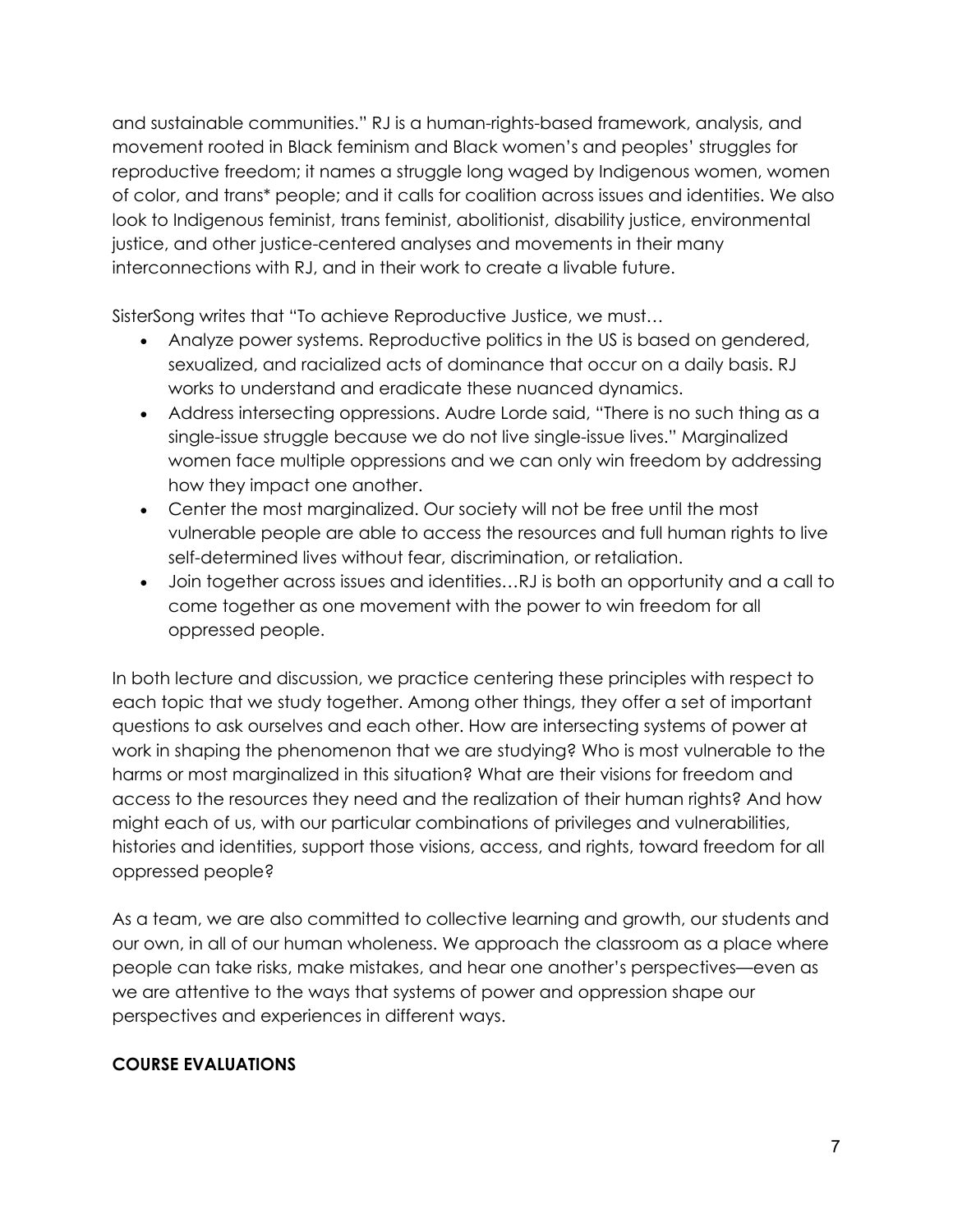I will do my best to make this course enriching and an opportunity to learn and grow together. I value your feedback, and I strongly encourage you to participate in the course evaluation.

UW-Madison now uses an online course evaluation survey tool, AEFIS. In most instances, you will receive an official email two weeks prior to the end of the semester when your course evaluation is available. You will receive a link to log into the course evaluation with your NetID where you can complete the evaluation and submit it anonymously.

# **FREQUENTLY ASKED QUESTIONS**

**Do I need to check Canvas often?** Absolutely. Canvas is where all of the course materials are located! Canvas will also list all grades and allow you to turn in assignments.

**Should I complete the modules before section?** Please do your best to do so. Sections will revolve around discussion of the course lectures readings and other assigned materials.

# **CITATION AND ACADEMIC INTEGRITY POLICY**

When we cite the work of others, we are offering gratitude. We are honoring the fact that they have made our own work, understandings, and analyses possible. We are acknowledging the profound gift of others' words and actions. Especially in a class where we center Reproductive Justice and its roots in Black feminism and Black women's health organizing, it is important to **#CiteBlackWomen** (campaign initiated by Dr. Christen A, Smith in 2017, now a collective, a praxis and set of principles, a podcast, and much more). In our citation practices we also honor the teachings of Indigenous Feminisms, Woman of Color and Queer of Color Feminisms, and Trans Feminisms, disability justice leaders, and other key visionaries.

Academic dishonesty is also a serious violation in the eyes of the university: it undermines trust and honesty, degrades the value of your degree, and defrauds those who may eventually depend upon your knowledge and integrity. Examples of academic misconduct include, but are not limited to: cheating on an exam or quiz, copying the work of someone else, submitting for credit work done by someone else, stealing exams or course materials, tampering with the grade records, or knowingly and intentionally assisting another student in any of the above.

Learn what constitutes plagiarism and the correct rules for citing sources. Refer to the Dean of Students' webpage for more information: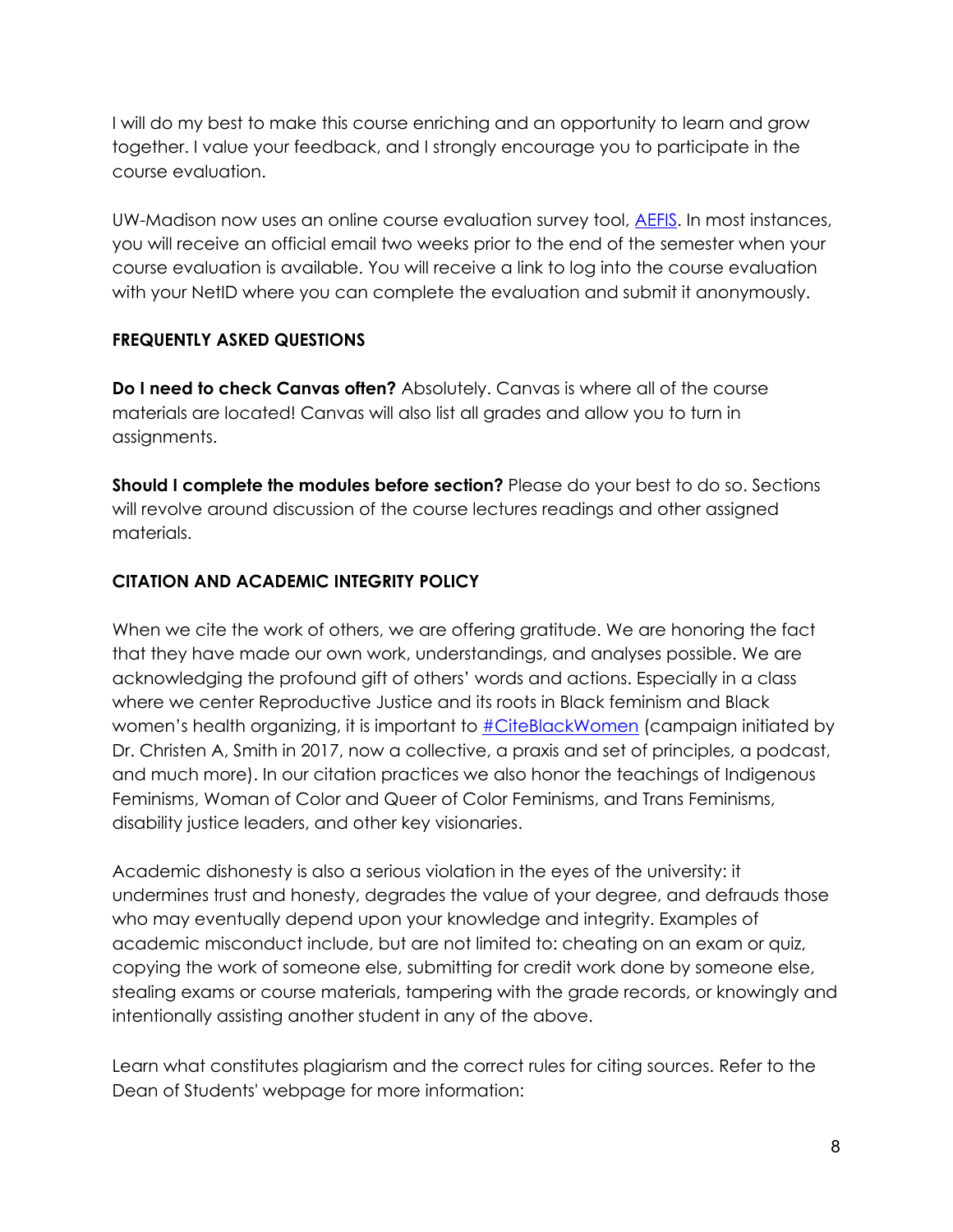https://www.students.wisc.edu/doso/.

This course follows the policies and potential sanctions outlined by the UW Office of Student Conduct and Community Standards: https://conduct.students.wisc.edu/academic-misconduct- sanctions/.

# **ACCOMMODATION POLICY**

I am committed to making sure my courses are accessible to students with a range of disability accommodations and learning needs. If you have a McBurney Faculty Notification Letter (VISA), please check in with me make sure I have received it by week 2 of class. If you do not have a Faculty Notification Letter (VISA) but there are conditions or life circumstances that interfere with your ability to fulfill your responsibilities for this course, I encourage you to meet with me ASAP to discuss how best to accommodate you. In some cases, I may recommend that you consult with the McBurney Disability Resource Center: https://mcburney.wisc.edu/.

If you wish to request accommodations for any portion of the class, please email me and TA Mae DeChavez, dechavez@wisc.edu.

# **SCHEDULE**

Consult Canvas for the most updated course schedule information. The Course Summary contains a listing of all assignments in the course. Modules, Assignments, and Grades in Canvas are also useful in keeping up to date on course activities.

Below is a course schedule giving you a brief idea of content for reference. This schedule **should be considered a living document that the instructor may change at any time if the need arises, although you will be made aware. Unless otherwise noted, all assignments are due at 11:59 PM CST.** 

**Module Topics Assignments**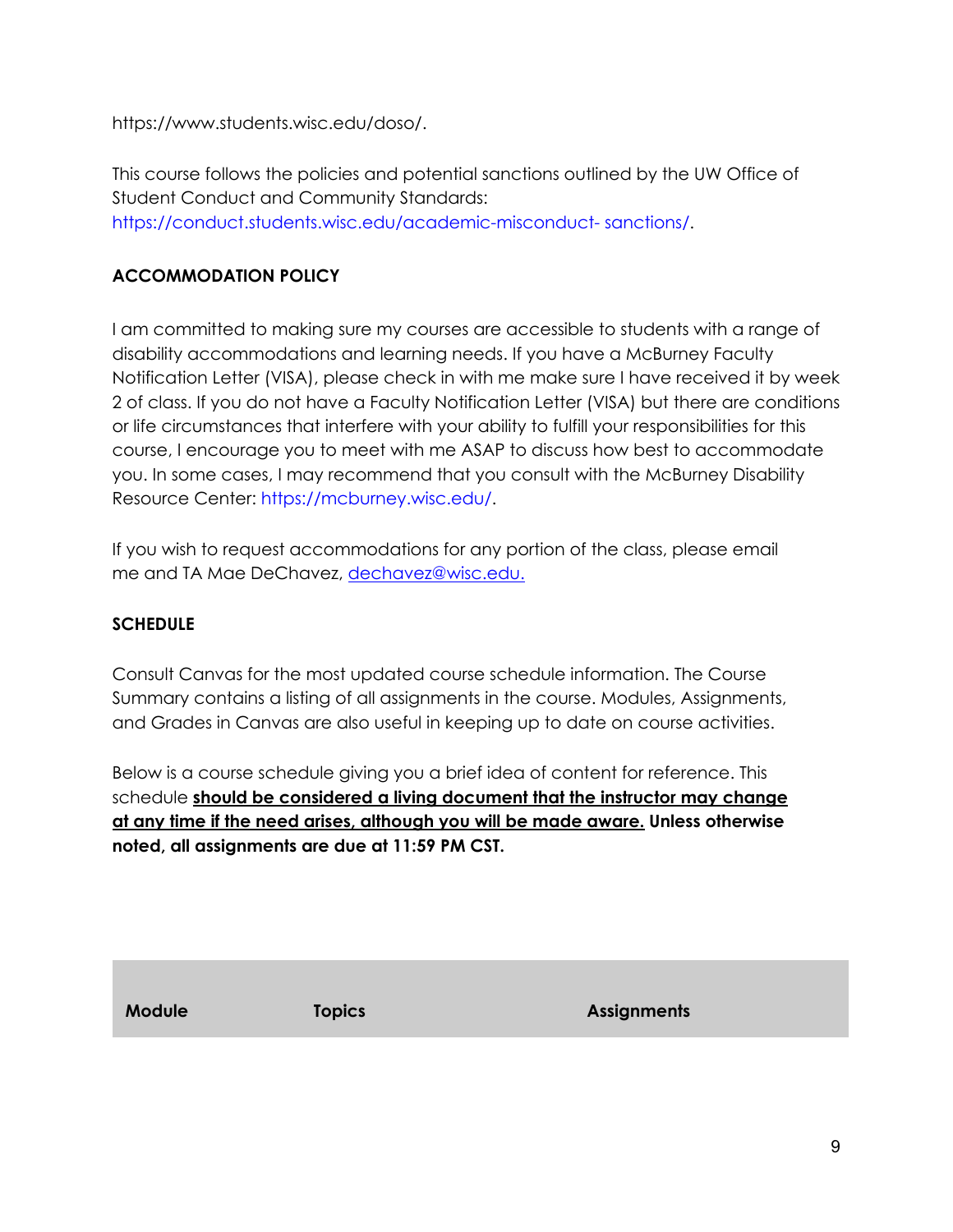| Module 0<br>Jan 24 - 28           | Course introduction and<br>syllabus; first week of<br>section meetings                                                                   | <b>Orientation Quiz</b><br>opens Wednesday<br>at 12 pm; due<br>Saturday, 11:59 pm |
|-----------------------------------|------------------------------------------------------------------------------------------------------------------------------------------|-----------------------------------------------------------------------------------|
| <b>Module 1</b><br>Jan 31 - Feb 4 | Context, Histories, and<br>the Reproductive Justice<br>framework                                                                         | Quiz opens<br>Wednesday, 12<br>am, closes<br>Saturday, 11:59 pm                   |
| Module 2<br>Feb 7 - 11            | Sexual and Reproductive<br>Anatomy and Physiology                                                                                        | Quiz opens<br>Wednesday, 12<br>am, closes<br>Saturday, 11:59 pm                   |
| Module 3<br>Feb 14 - 18           | Hormones Across the<br>Lifespan: Sex<br>Determination in Utero,<br>Intersex Variations, and<br><b>Medical &amp; Social</b><br>Transition | Quiz opens<br>Wednesday, 12<br>am, closes<br>Saturday, 11:59 pm                   |
| Module 4<br>Feb 21 - 25           | Hormones Across the<br>Lifespan: Puberty &<br>Adulthood, Menstruation,<br><b>PCOS</b>                                                    | Quiz opens<br>Wednesday, 12<br>am, closes<br>Saturday, 11:59 pm                   |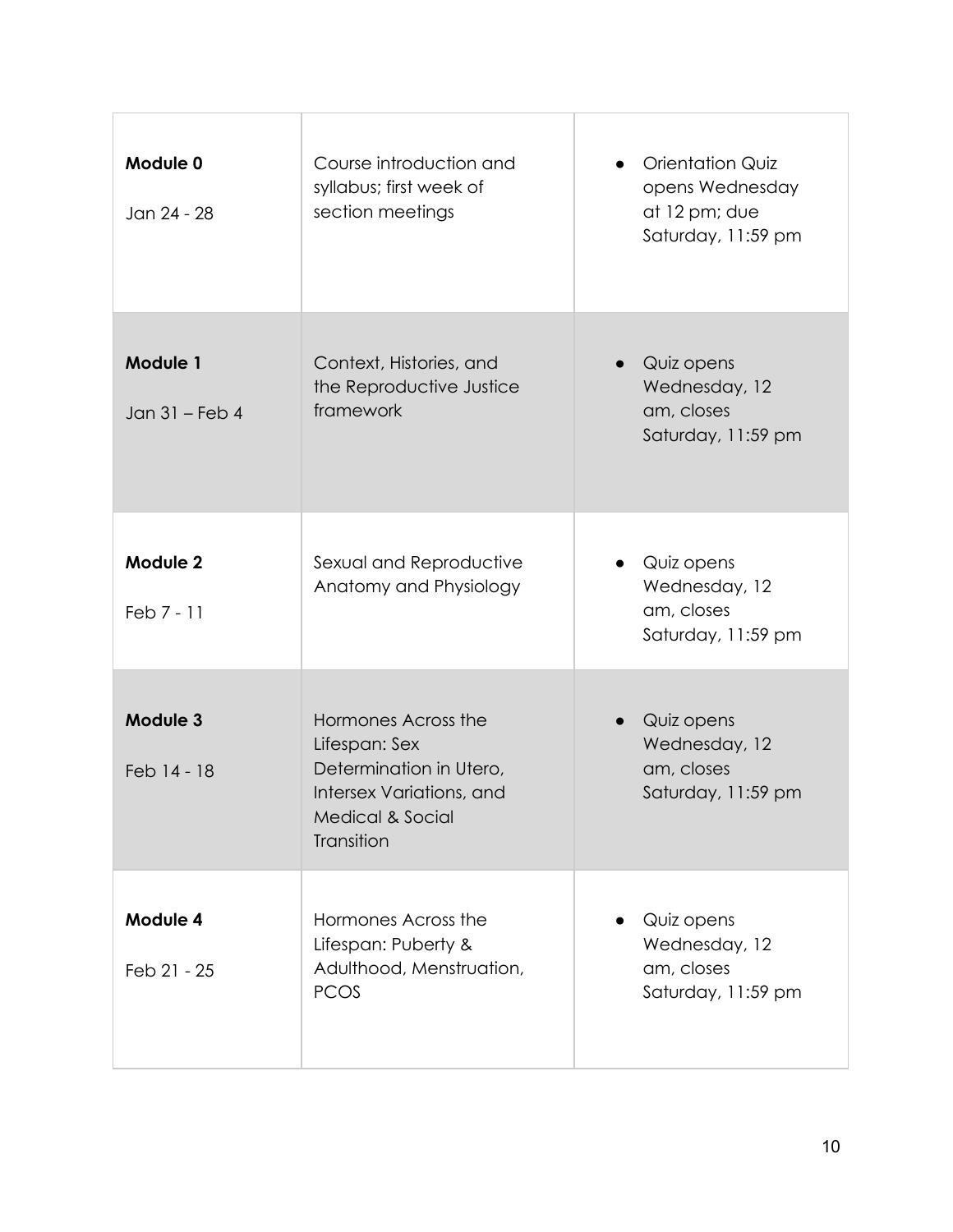| <b>Midterm Project</b><br>Feb $28 -$ Mar 4 | Reproductive Justice on<br>Many Fronts of Struggle | <b>Discussion Board</b><br>$\bullet$<br>Activity due<br>FRIDAY, March 4<br>NO QUIZ                                            |
|--------------------------------------------|----------------------------------------------------|-------------------------------------------------------------------------------------------------------------------------------|
| Module 5<br>March 7 - 11                   | Sexuality, Pleasure, and<br>Consent                | Quiz opens<br>Wednesday, 12<br>am, closes<br>Saturday, 11:59 pm                                                               |
| <b>Spring Break</b>                        | March 14 - 18                                      |                                                                                                                               |
| Module 6                                   | Sexually Transmitted<br>Infections, HIV/AIDS, &    | <b>MIDTERM PROJECT</b><br>$\bullet$                                                                                           |
| Mar 21 - 25                                | Stigma                                             | DUE MONDAY,<br><b>MARCH 21</b><br>NO QUIZ (Material<br>$\bullet$<br>from this module<br>will be added to<br>next week's quiz) |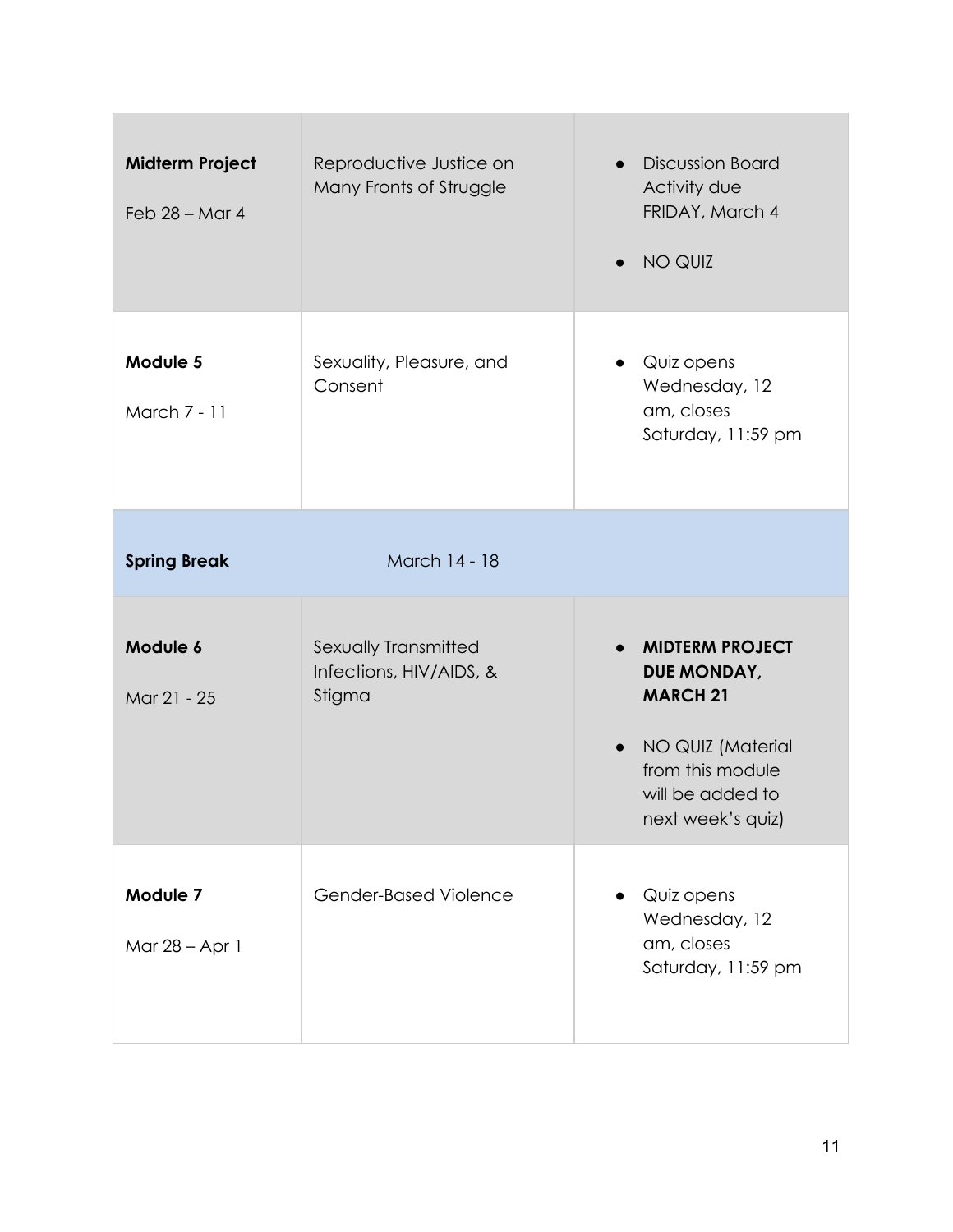| Module 8<br>Apr $4 -$ Apr $8$ | Mental Wellness, Chronic<br><b>Illness, Disability</b> | Quiz opens<br>Wednesday, 12<br>am, closes<br>Saturday, 11:59 pm                      |
|-------------------------------|--------------------------------------------------------|--------------------------------------------------------------------------------------|
| Module 9<br>Apr 11 - 15       | Body Size, Stigma, and<br><b>Health</b>                | Quiz opens<br>$\bullet$<br>Wednesday, 12<br>am, closes<br>Saturday, 11:59 pm         |
| Module 10<br>Apr 18 - 22      | Contraception                                          | No Quiz; materials<br>$\bullet$<br>will be added to<br>Module 11 Quiz                |
| Module 11<br>Apr $25 - 29$    | Abortion                                               | Quiz (Modules 10 &<br>11) opens<br>Wednesday, 12<br>am, closes<br>Saturday, 11:59 pm |
| Module 12<br>May $2-6$        | Pregnancy, Birth,<br>Lactation, and Birth<br>Justice   | Quiz opens<br>Wednesday, 12<br>am, closes<br>Saturday, 11:59 pm                      |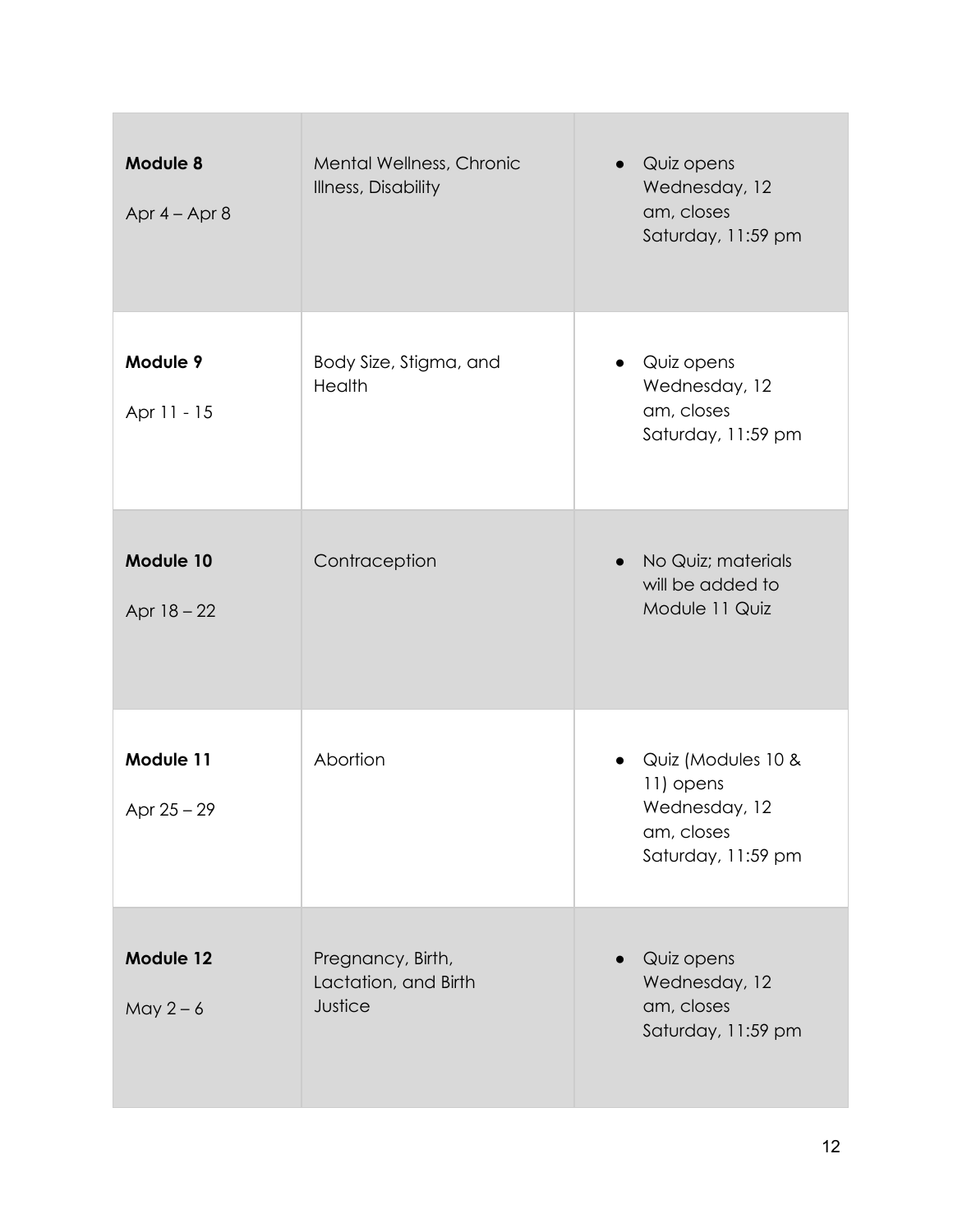| <b>Final Exam</b> | Study guide will be<br>$\bullet$<br>available TBD | Exam will be on Canvas<br>and published on Friday,<br>May 6th at 12pm and due |
|-------------------|---------------------------------------------------|-------------------------------------------------------------------------------|
|                   | Online review<br>session date/time<br>TBD         | by Monday, May 9th 7pm.                                                       |

# **UNIVERSITY POLICIES**

### ACADEMIC INTEGRITY

By virtue of enrollment, each student agrees to uphold the high academic standards of the University of Wisconsin-Madison; academic misconduct is behavior that negatively impacts the integrity of the institution. Cheating, fabrication, plagiarism, unauthorized collaboration, and helping others commit these previously listed acts are examples of misconduct which may result in disciplinary action. Examples of disciplinary action include, but is not limited to, failure on the assignment/course, written reprimand, disciplinary probation, suspension, or expulsion.

# ACCOMMODATIONS FOR STUDENTS WITH DISABILITIES

The University of Wisconsin-Madison supports the right of all enrolled students to a full and equal educational opportunity. The Americans with Disabilities Act (ADA), Wisconsin State Statute (36.12), and UW-Madison policy (Faculty Document 1071) require that students with disabilities be reasonably accommodated in instruction and campus life. Reasonable accommodations for students with disabilities is a shared faculty and student responsibility. Students are expected to inform faculty of their need for instructional accommodations by the end of the third week of the semester, or as soon as possible after a disability has been incurred or recognized. Faculty will work either directly with you or in coordination with the McBurney Center to identify and provide reasonable instructional accommodations. Disability information, including instructional accommodations as part of a student's educational record, is confidential and protected under FERPA.

Apply for Accommodations